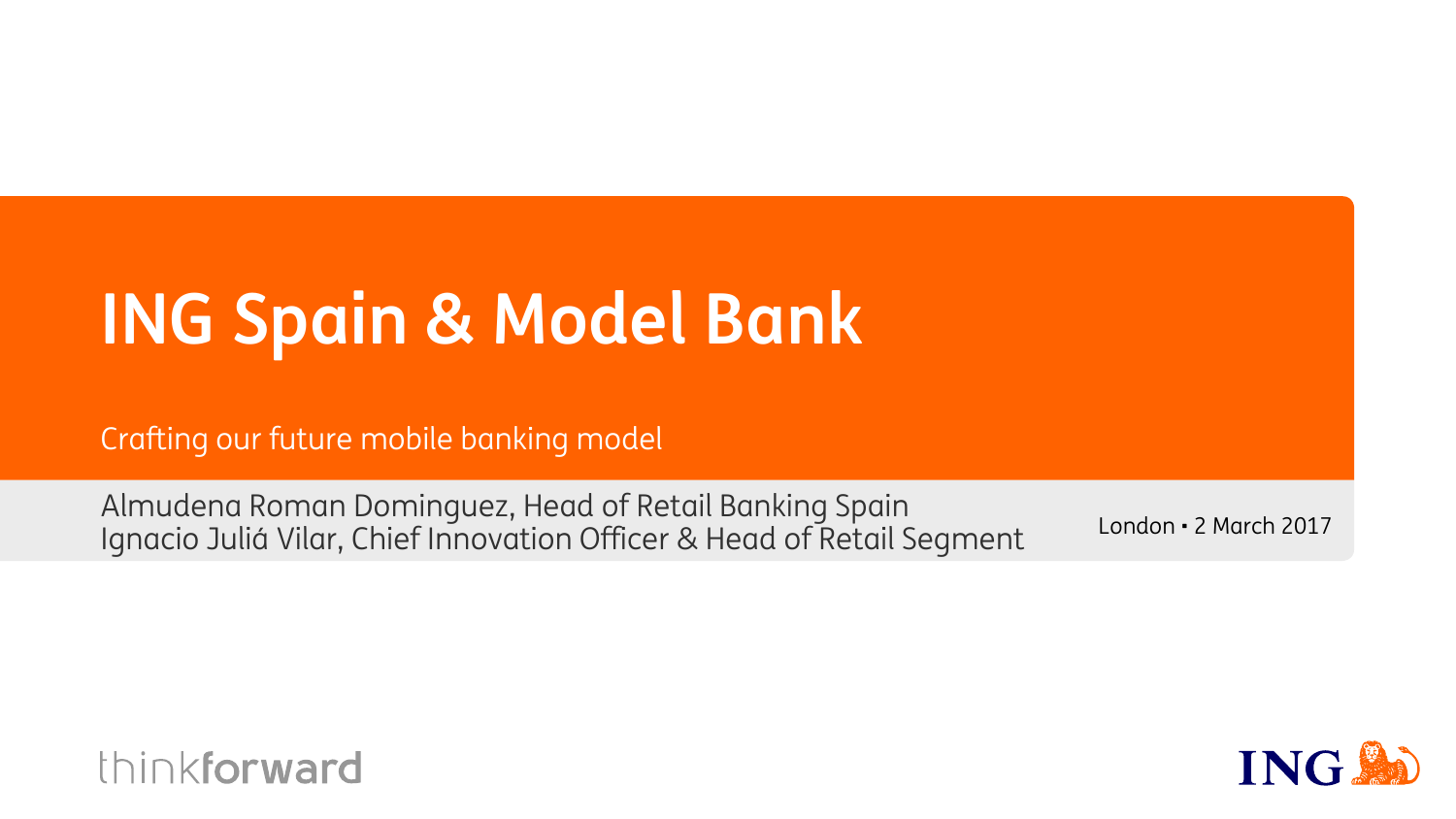### **C&GM serves 25 million customers in 10 different countries**



**ING!**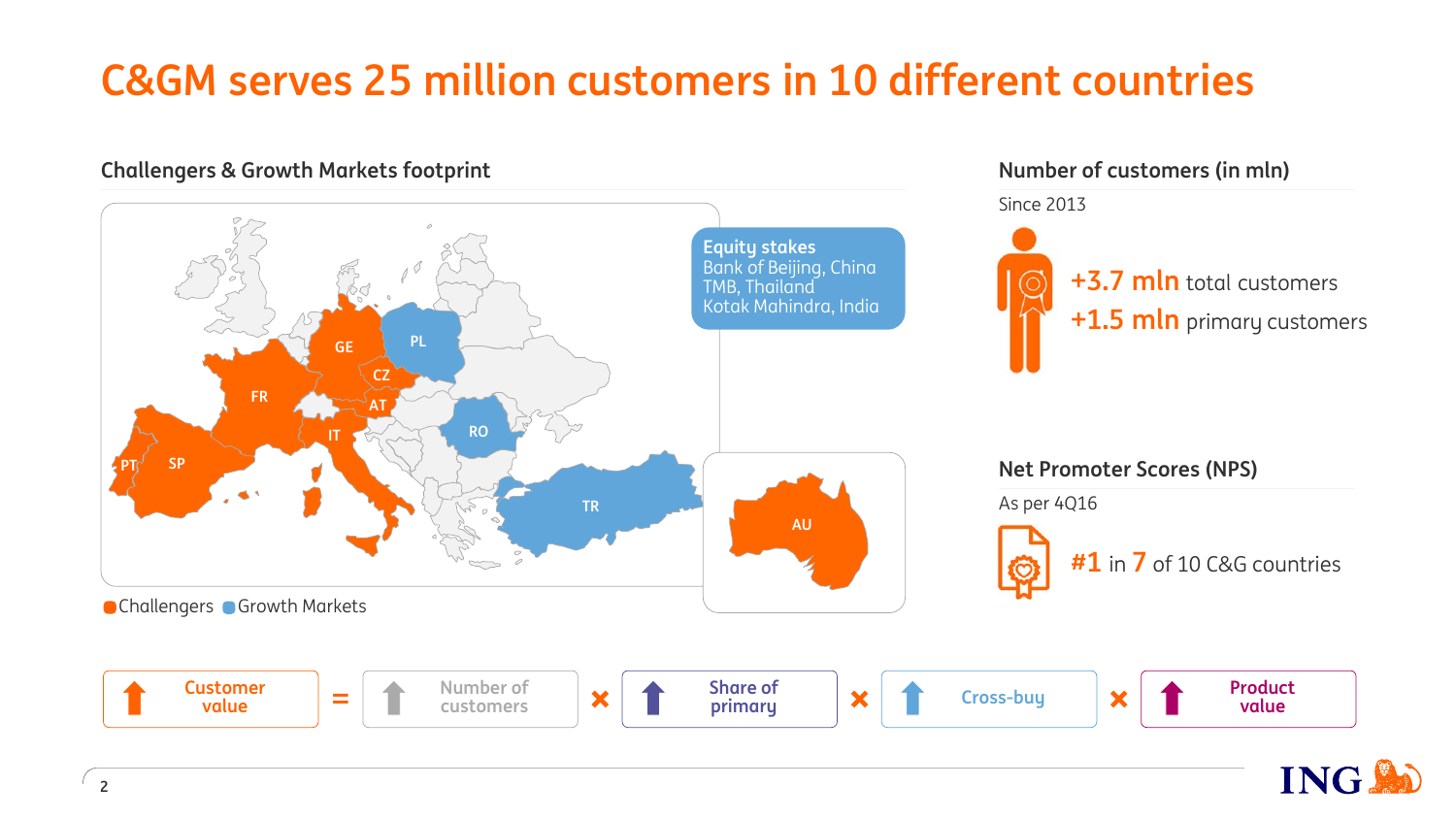### **Think Forward priorities deliver tangible results in C&GM**













**(in EUR bln) AuM increasing\*\* (in EUR bln)**



All numbers based on Challengers & Growth Markets (Retail Banking and Wholesale Banking combined)

\* Decline in SME/MidCorp lending mostly caused by negative FX impacts (especially in Turkey)

\*\* Combination of mutual funds and Execution only/E-Brokerage

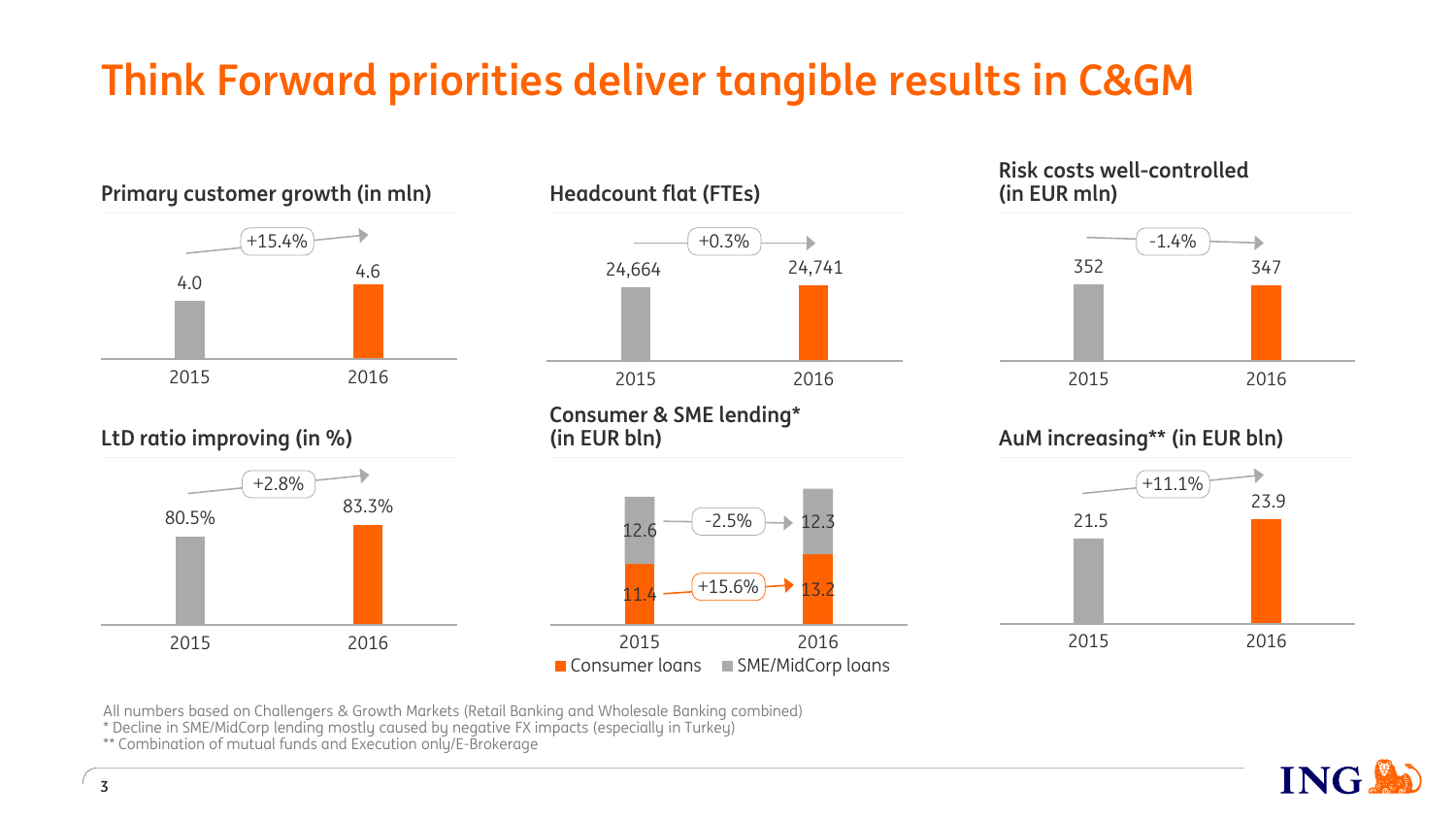## **C&GM's rising contribution to ING Group profits**



**Underlying result before risk costs (in EUR mln)**

2013 and 2014 numbers are excluding ING Vysya \* Includes ING Germany, Austria and Interhyp

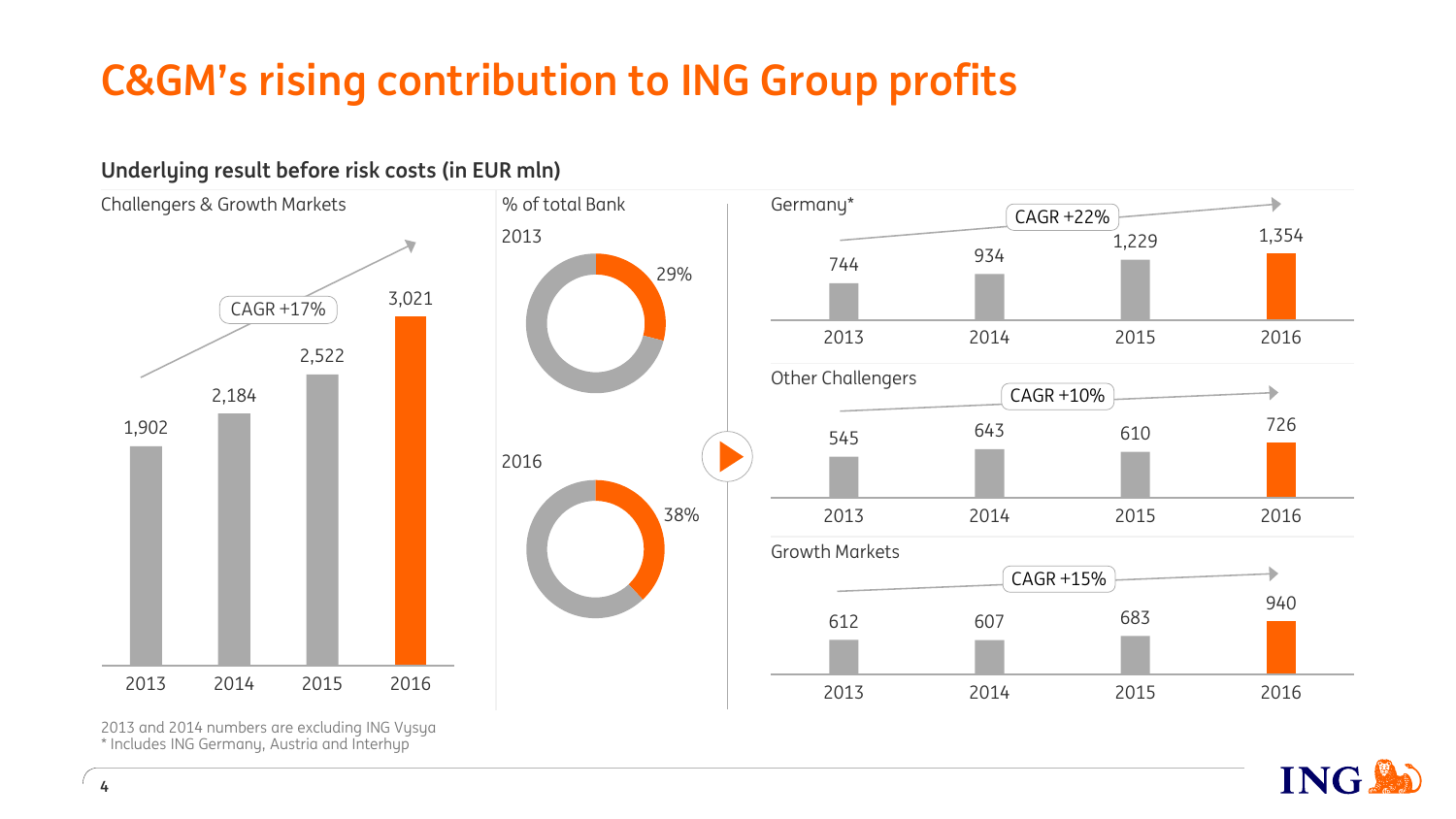### **Nearly all C&G countries show strong results progression**

#### **Challengers & Growth Markets footprint (full year 2016)\***



#### Challengers Growth Markets

\* Total Bank results per country (Retail and Wholesale combined), no. of customers (total retail customers) in mln, lending (excl. LLP), deposits and RWA in EUR bln, pre-tax profit in EUR mln \*\* Per local accounting, pre-tax profit of Turkey is EUR 231 mln

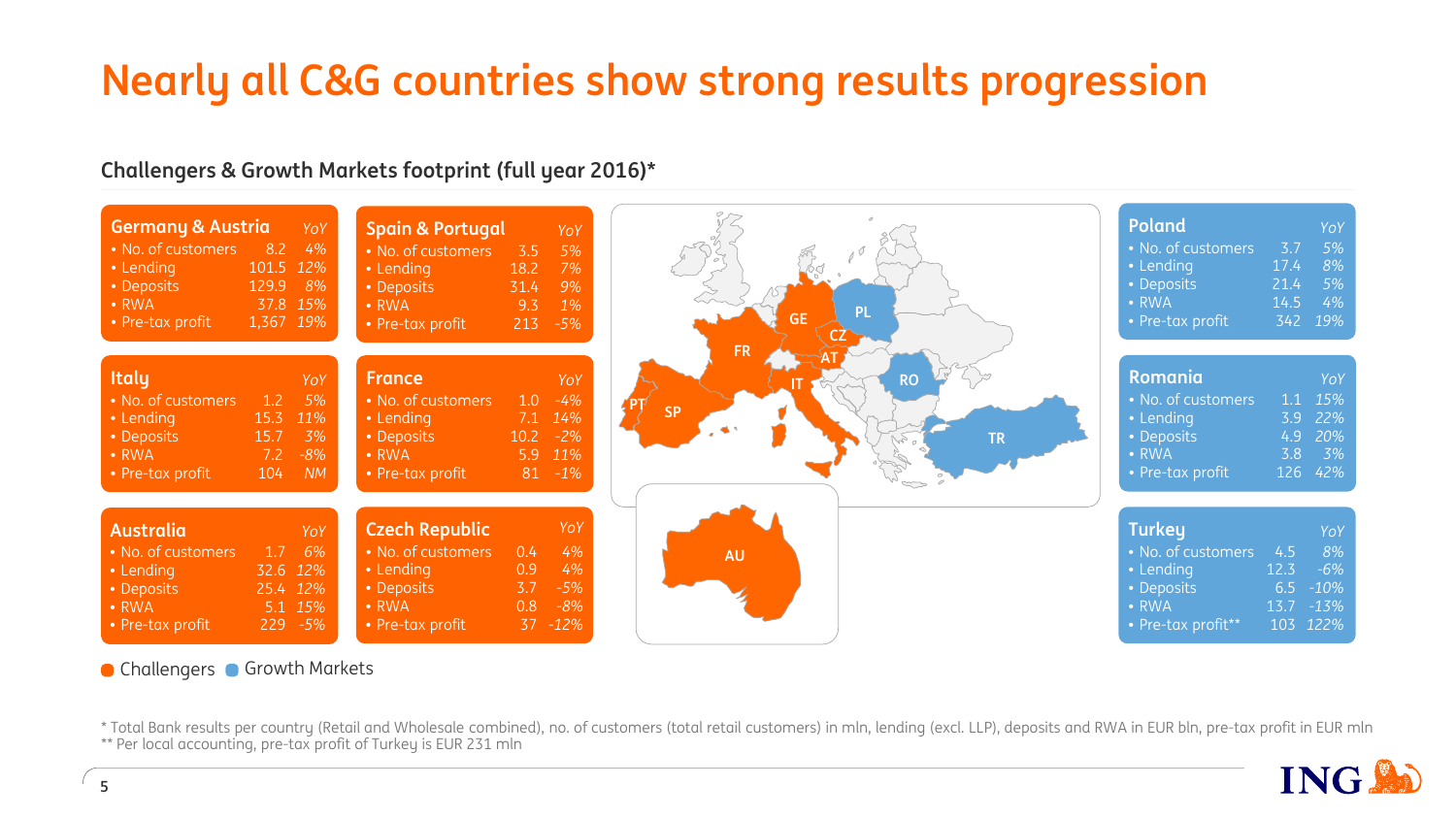# **ING Spain**

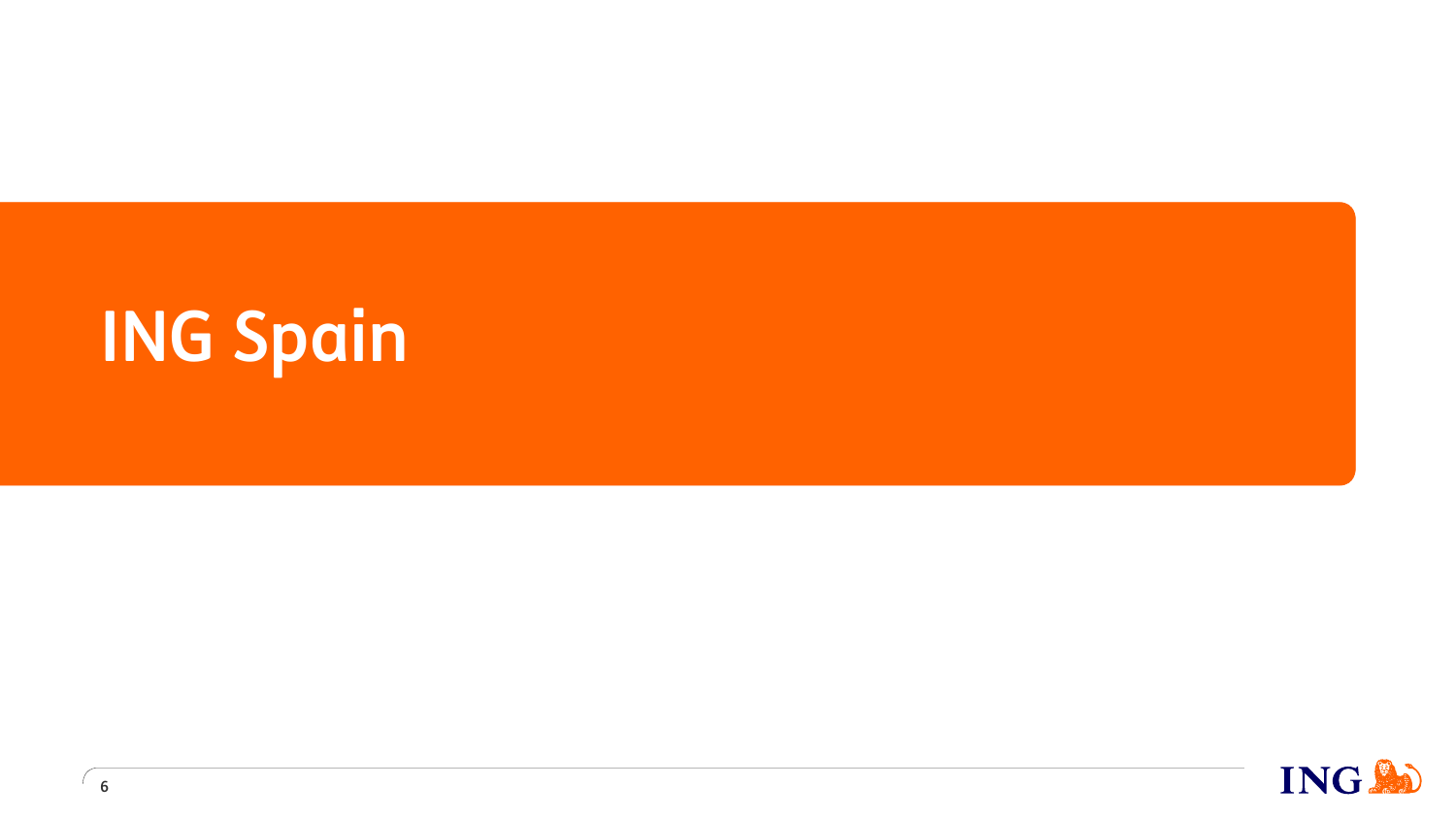### **Key points**

- ING Spain has achieved sustainable organic growth at a faster pace than our competitors
- We have an outstanding client centric approach that is reflected in:
	- Our #1 NPS score
	- Being the most recommended bank in Spain for 10 years running
- Strong loan and deposit generation have created a stable and diversified balance sheet
- Mobile interactions with customers keep increasing and offer further opportunities for growth
- Our leading innovation capabilities fulfil customers' changing needs and differentiate us from peers

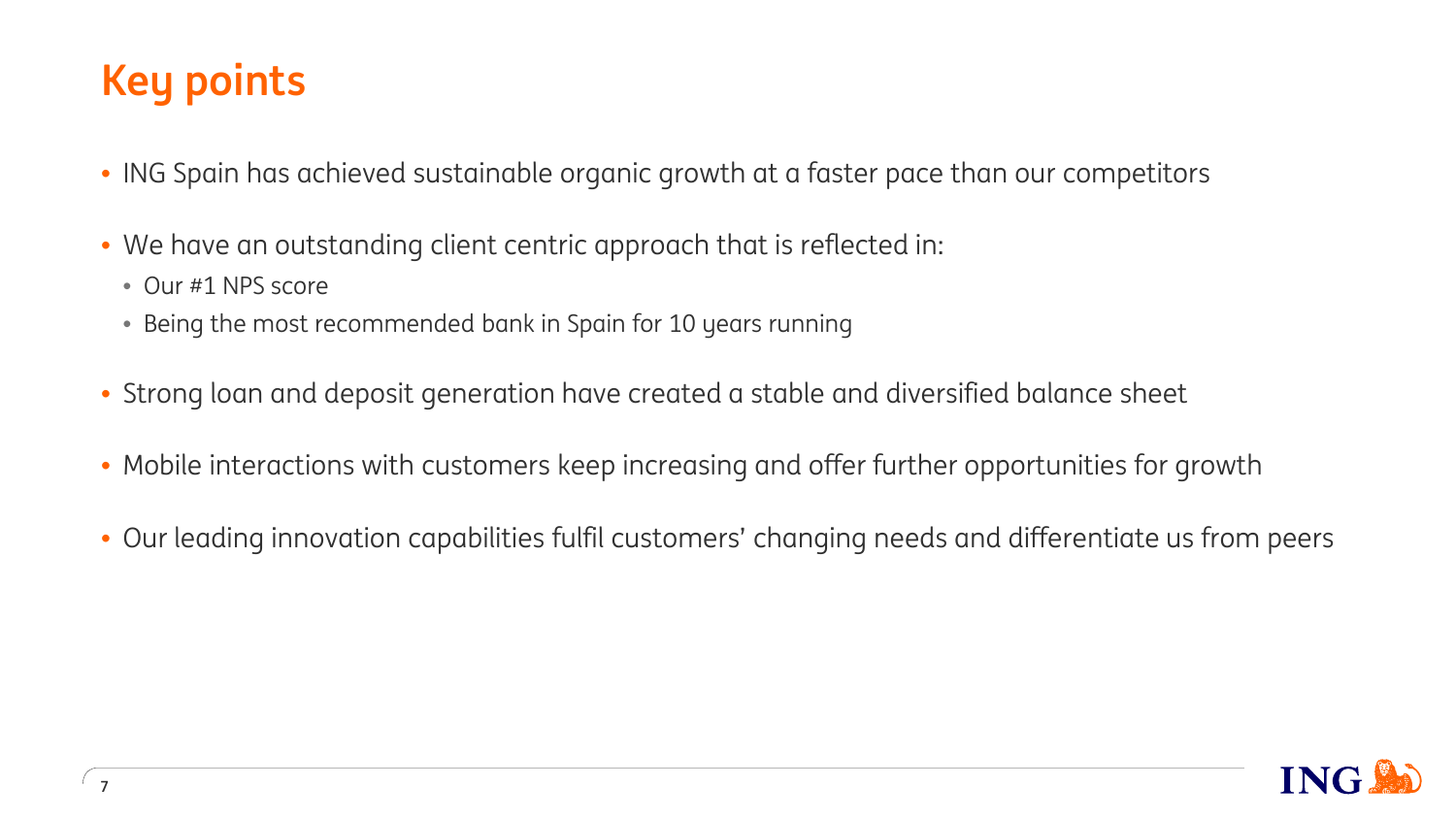## **Organic growth driven by strong loan and deposit generation**







#### **Assets CAGR 2012-2016\*\* Customer deposits CAGR 2012-2016\*\***



\* Based on external assets, WB lending only visible upon introduction of One Bank Strategy (2014 for Spain, includes Portugal) and excluded from Assets CAGR \*\* Peers reported: Banco Popular, Banco Sabadell, Bankia, Bankinter, BBVA, Caixabank, Santander. Source: Bank of Spain data as of November 2016

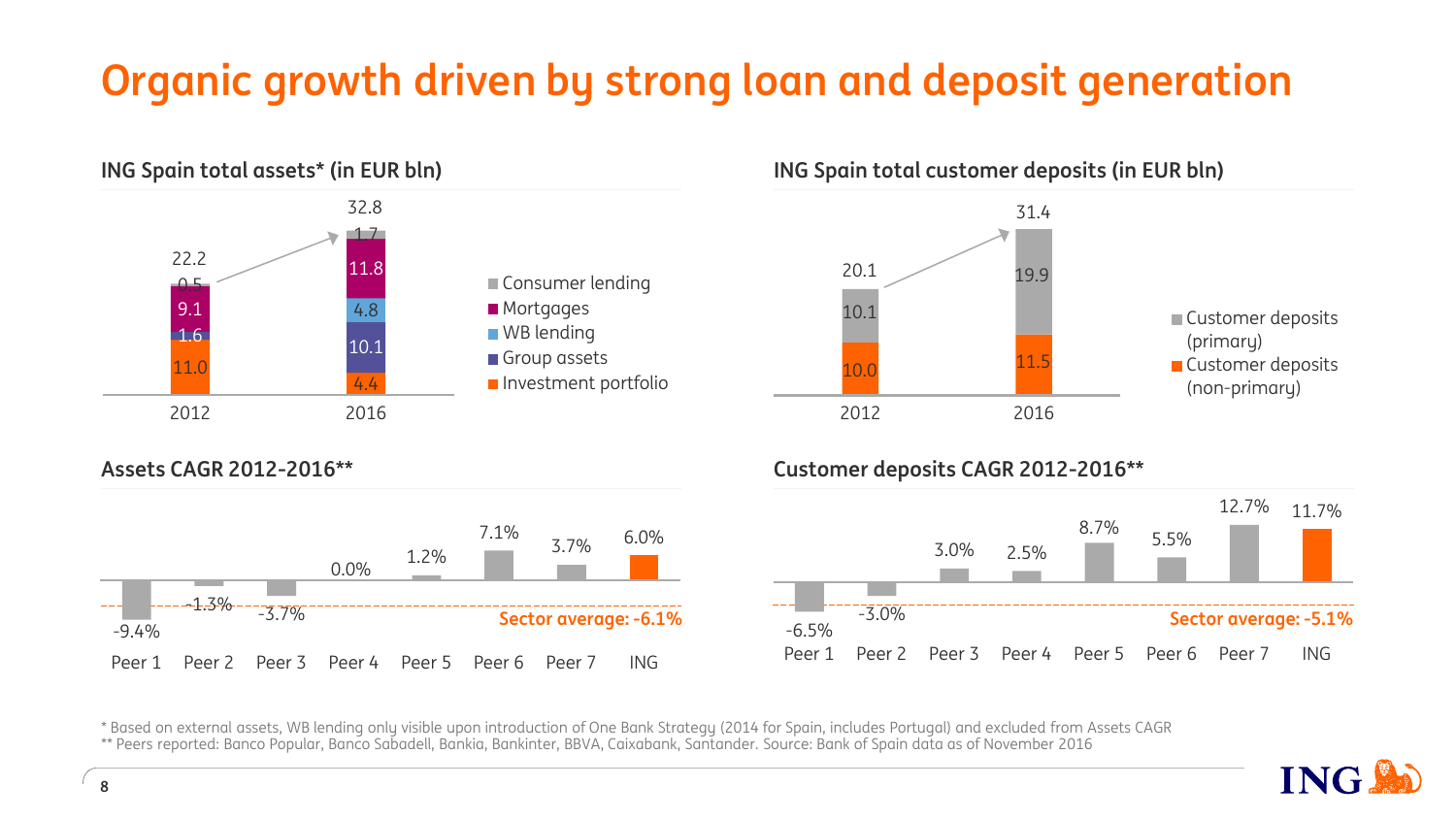### **Our client-centric approach shows in high customer satisfaction…**



**ING is a very powerful retail brand for Spanish consumers\* #1 NPS score and most recommended bank for 10 years**



Peers reported: Bankinter, BBVA, Caixabank, Santander

#### **From scratch… …to a complete… …digital bank** 1999 2000 2001 2002 2003 2004 2005 2006 2007 2008 2009 2010 2011 2012 2013 2014 2015 2016 Channels & Services Products Savings Internet Channel Mutual funds Pension plans Broker Mortgages Credit & Debit Cards Payment Account Automatic loans Branches My **Money** Coach TWYP Cash 100% Mobile Mixed MTG & Cons. loans TWYP SMEs Instant Lending Digital Platform Shopping Naranja Life Insurance Self Employed 1st Mobile App Social Media & Blog

**Continuous introduction of new products and channels to meet customer needs**

\* Source: Brand Tracking 2016, Bufete de Marketing: "Thinking about people, not only about its own profit"

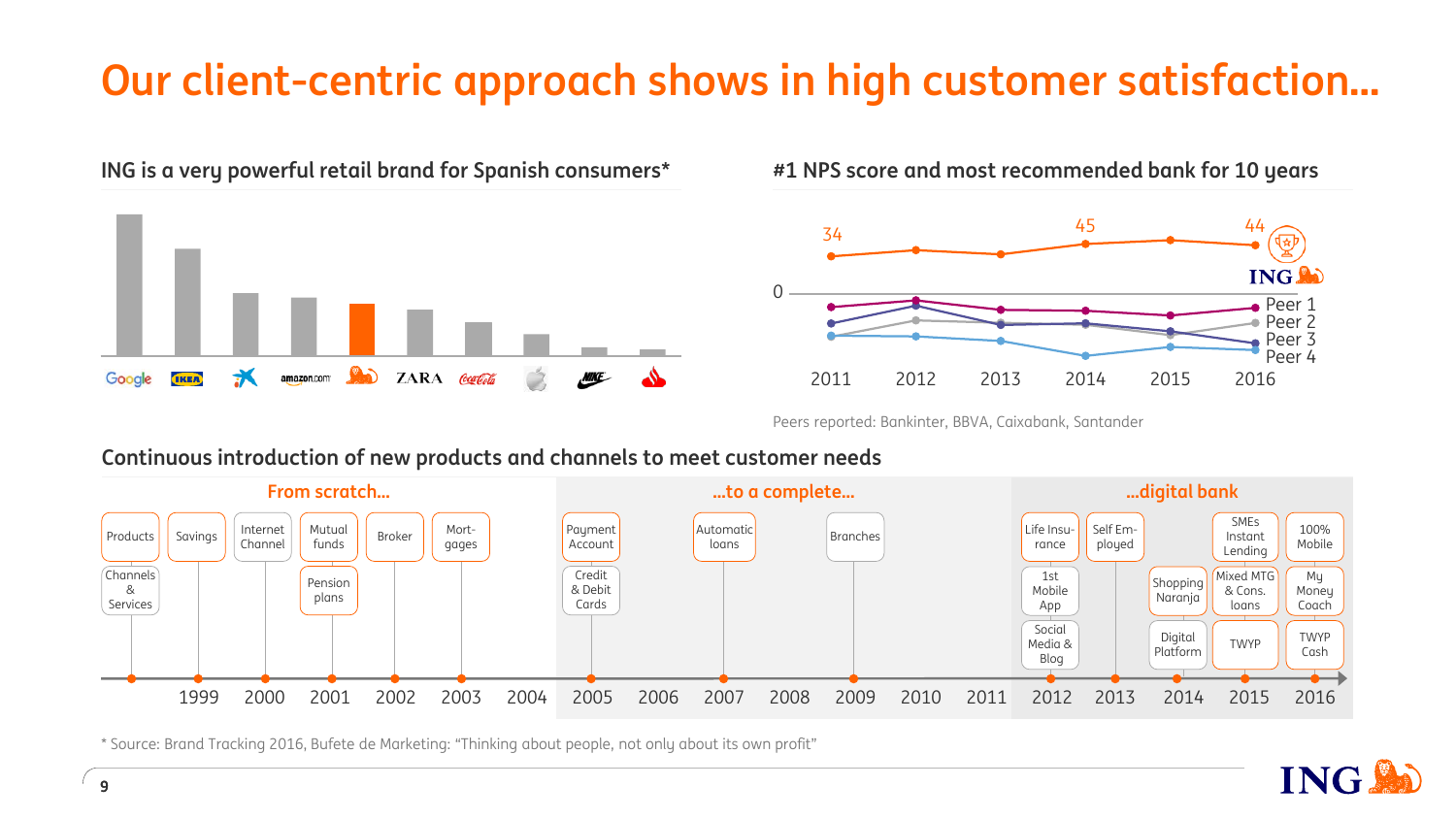### **…and leads to a more sustainable and diversified balance sheet**



#### **Key market shares December 2016\*\***

| Payment accounts                           | 5.5% |
|--------------------------------------------|------|
| Customer deposits                          | 4.1% |
| Mortgages (portfolio)                      | 2.2% |
| Mortgages (monthly new production)         | 7.0% |
| Mutual funds                               | 1.2% |
| Pension plans                              | 3.2% |
| Consumer loans (portfolio)                 | 2.0% |
| Consumer loans<br>(monthly new production) | 4.4% |

#### **Primary customers**



\* WB lending only visible upon introduction of One Bank strategy

\*\* Source: Bank of Spain Statistical Bulletin, for mutual funds and pension plans Inverco Statistics

**ING**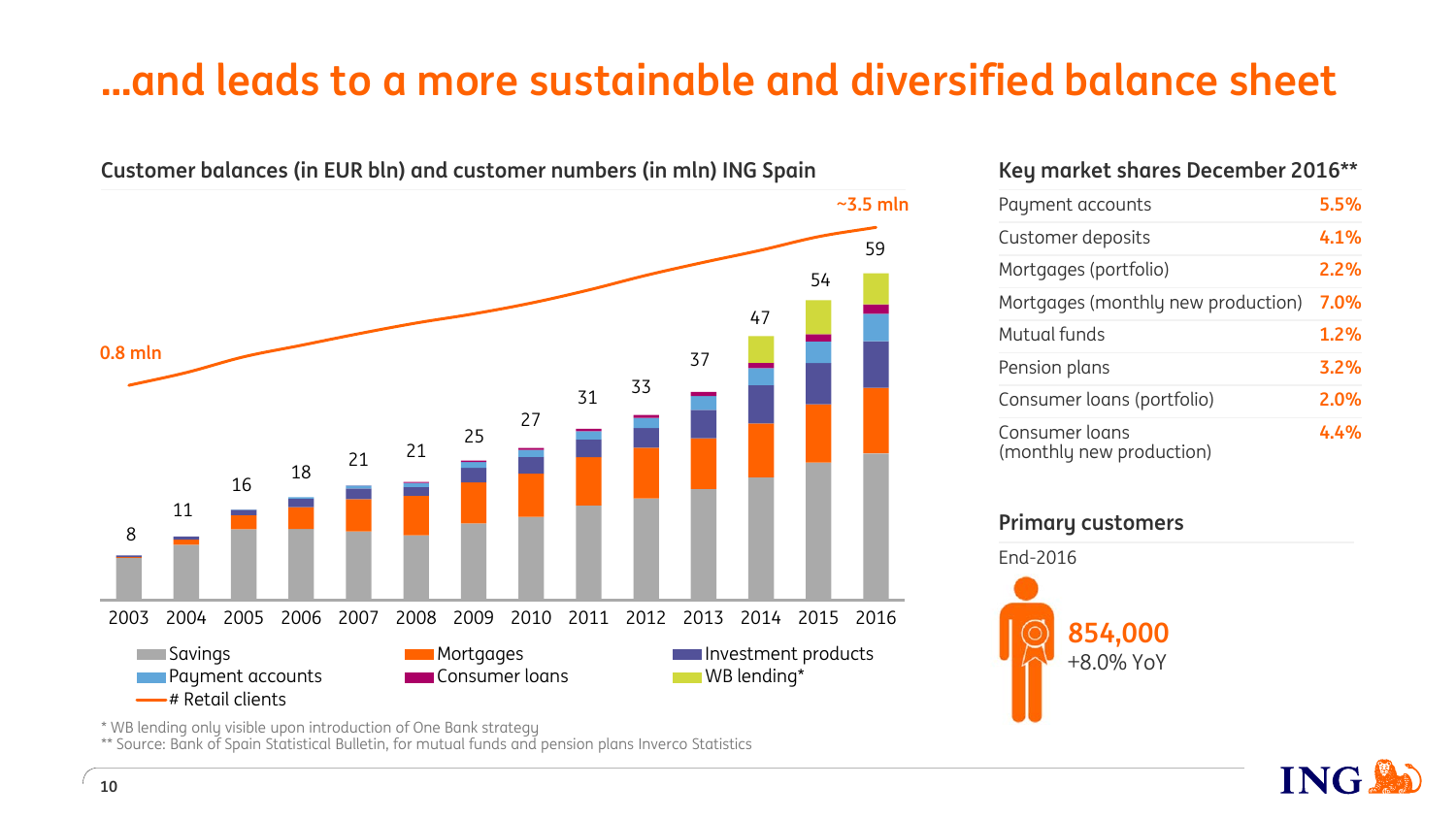## **Mobile traffic in Spain continues to gain pace…**





Data based on annual figures

\* There are some miscellaneous contacts that are not included in the pie charts

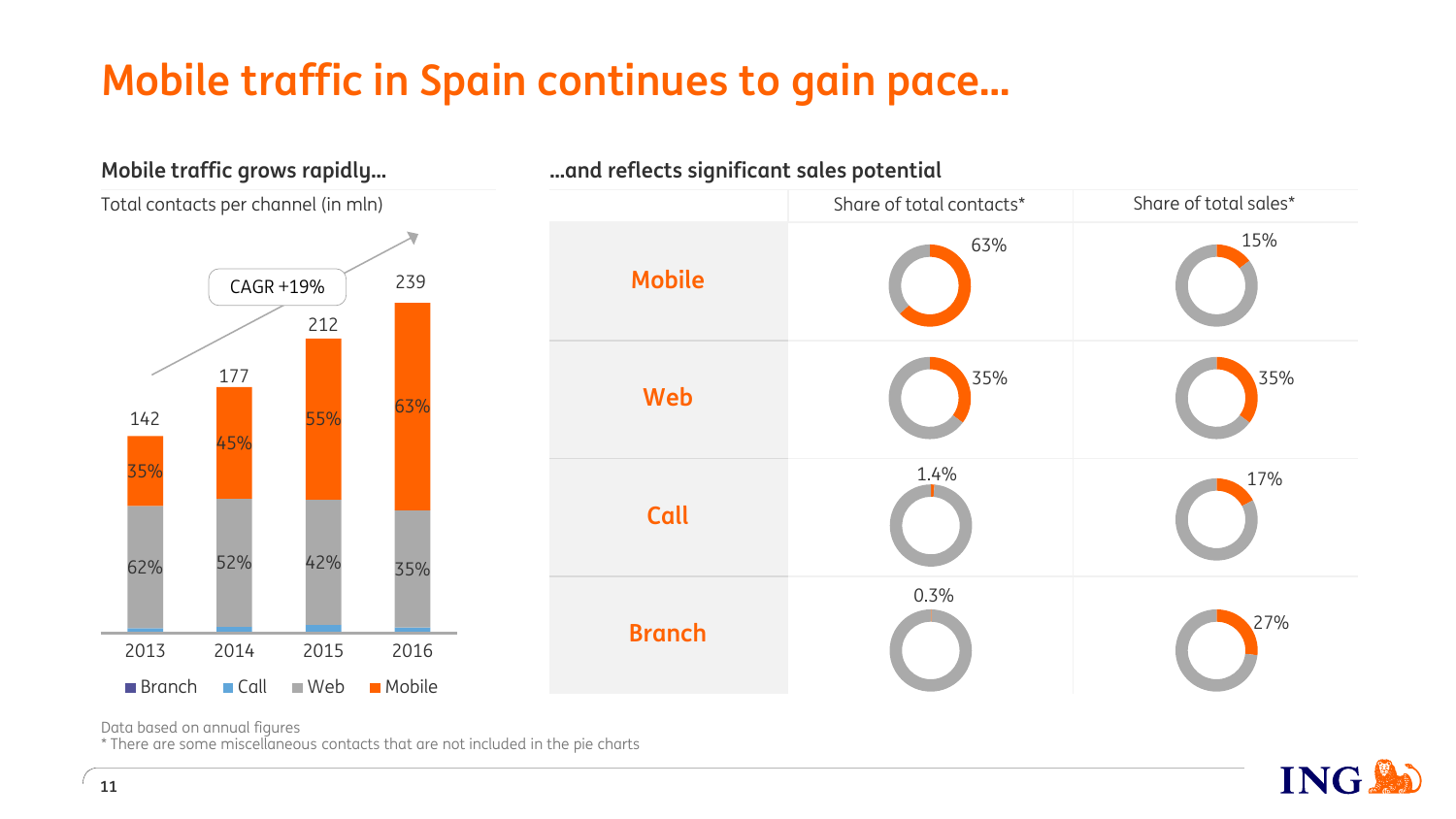## **…and driving a larger share of sales**



• Currently, **17% of new customers** are acquired through mobile and **1 out of 4** clients are **mobile-only** users



\* Data based on quarterly figures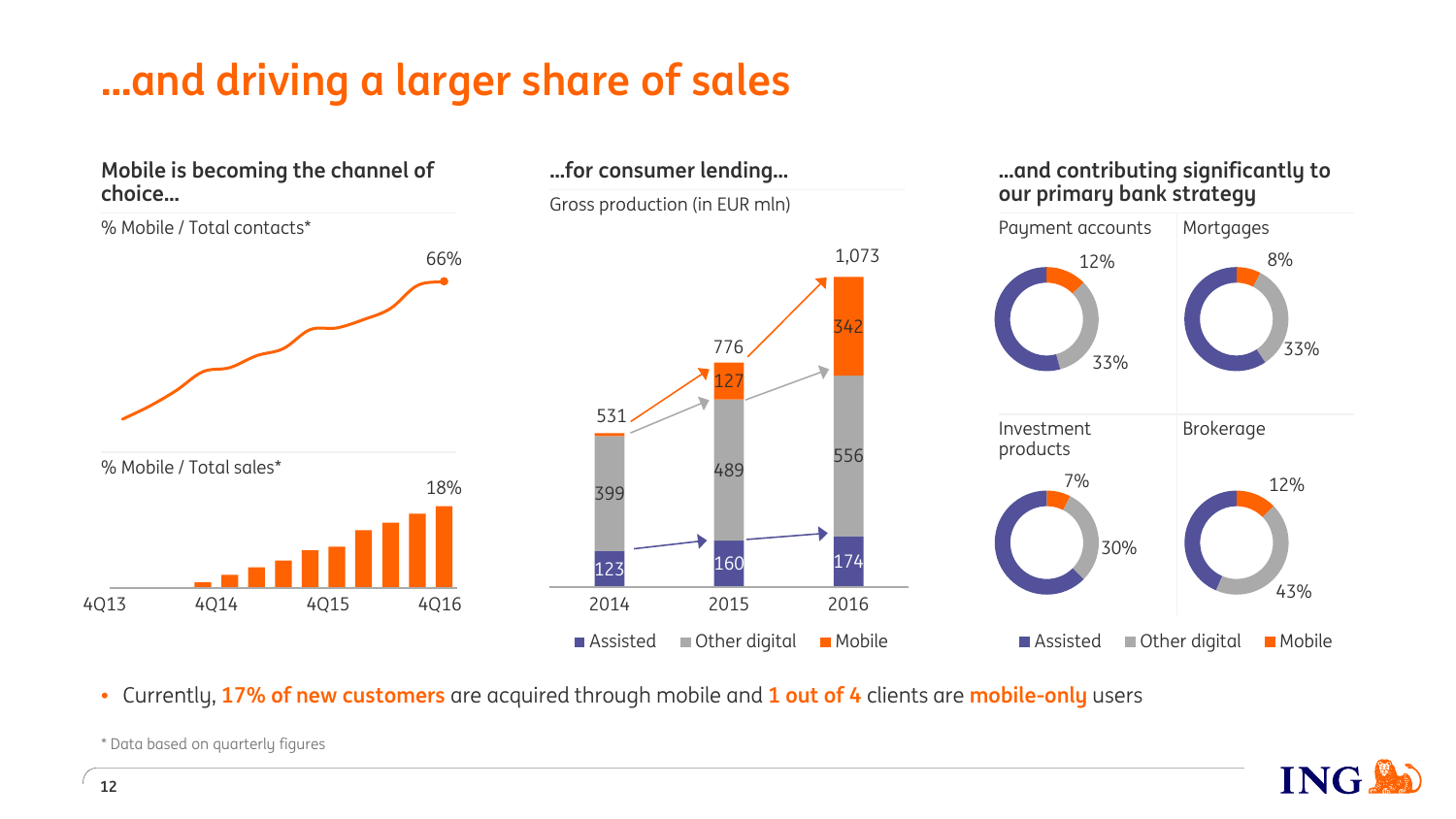### **As mobile redefines the primary customer relationship…**

|                                              | Non-primary<br>relationship |                  | Primary<br>relationship<br>- not mobile |                  | Primary<br>relationship<br>- mobile |
|----------------------------------------------|-----------------------------|------------------|-----------------------------------------|------------------|-------------------------------------|
| <b>Contacts</b><br>per client<br>per month   | 4.5                         | X <sub>1.6</sub> | 7.4                                     | X <sub>2.5</sub> | 18.2                                |
| <b>Lending sales</b><br>per 1,000 clients    | 1.4                         | $X$ 3.6          | 5.0                                     | $X$ 3.4          | 16.8                                |
| <b>Investment sales</b><br>per 1,000 clients | 1.3                         | X <sub>1.8</sub> | 2.3                                     | X <sub>1.6</sub> | 3.7                                 |
| <b>Promoters</b>                             | 37%                         | $X$ 1.2          | 44%                                     | X <sub>1.0</sub> | 45%                                 |

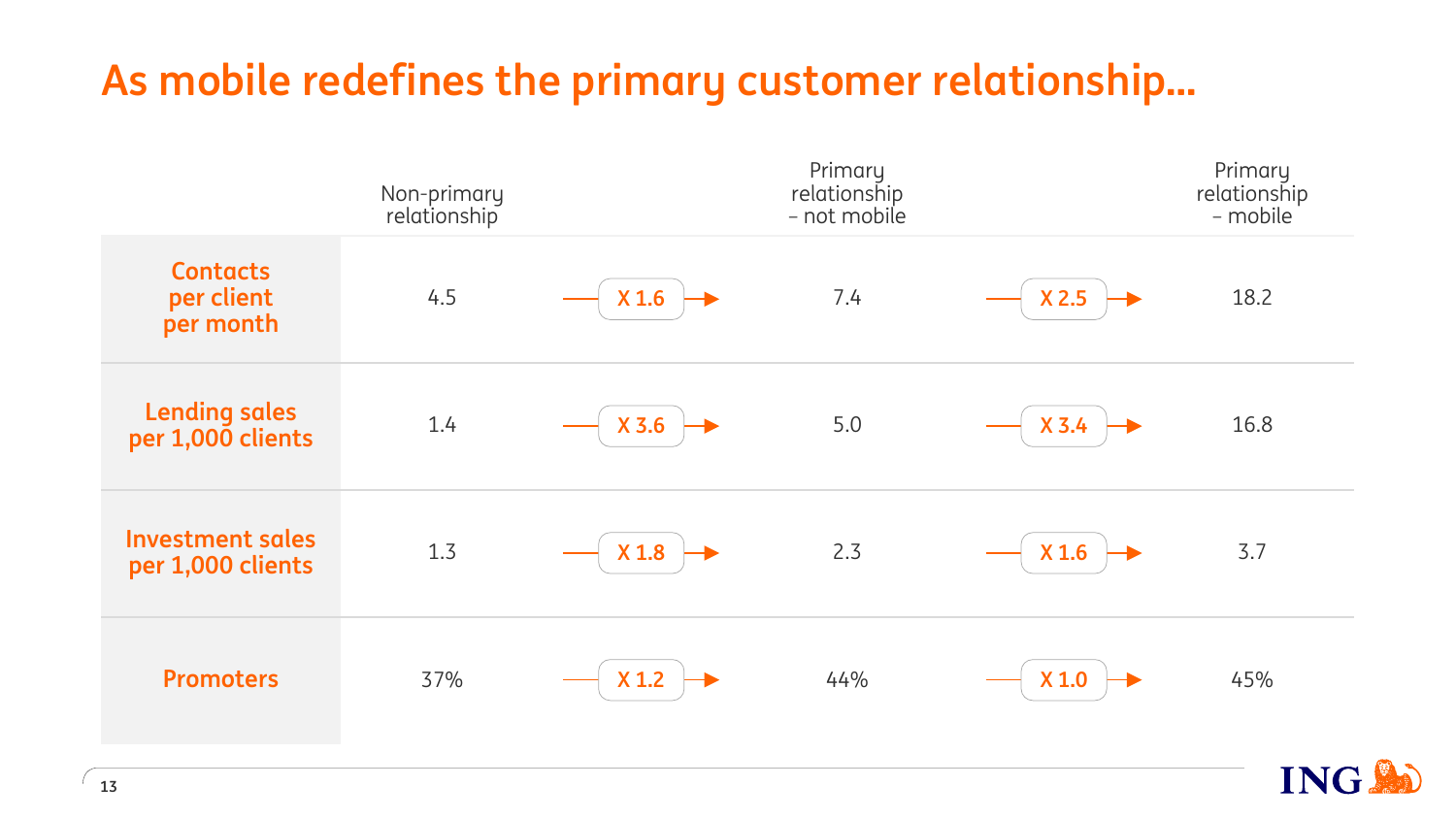#### **…we continuously innovate to empower our customers**

#### **Instant Lending**



**100% in control**

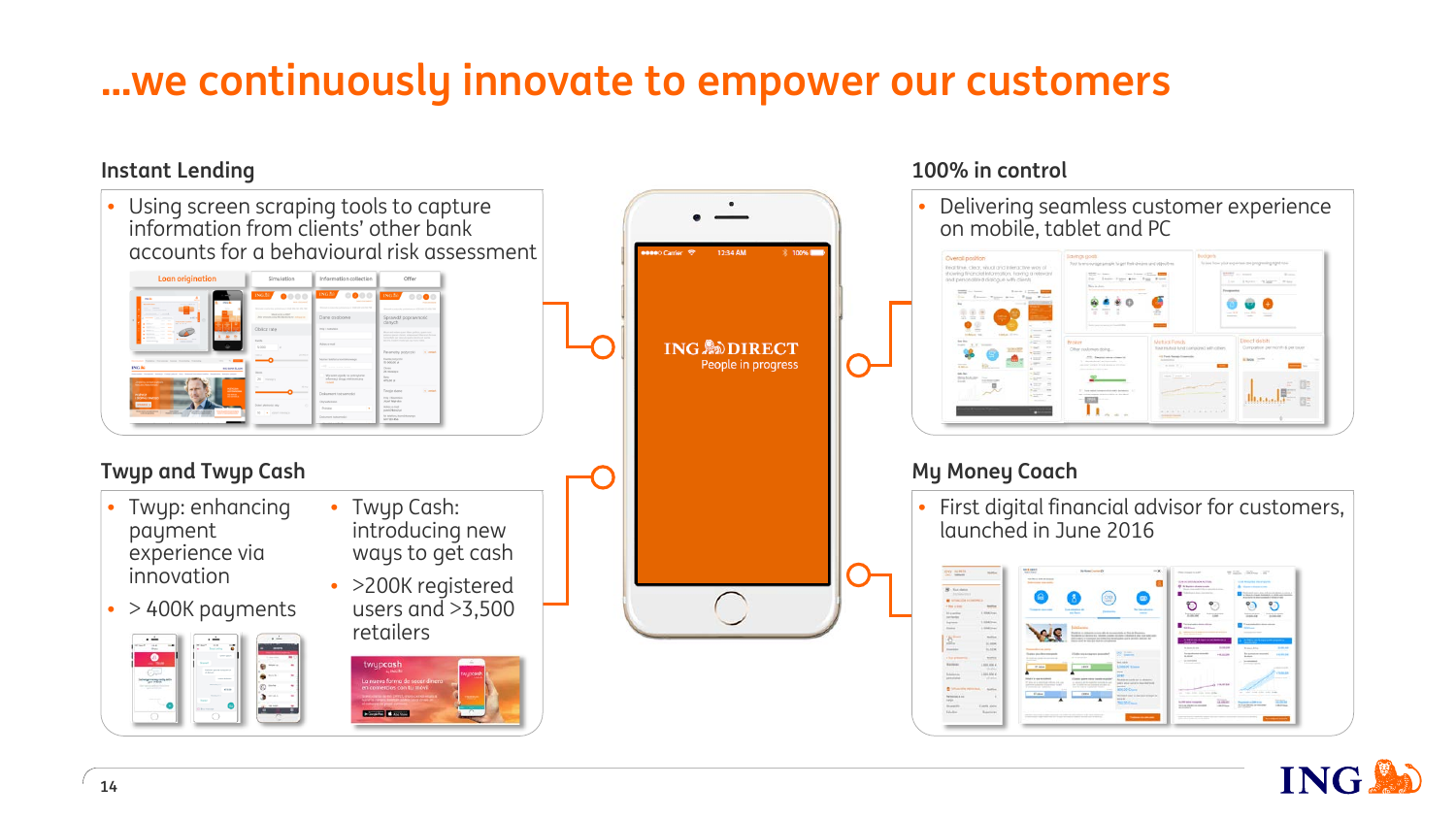# **Model Bank**

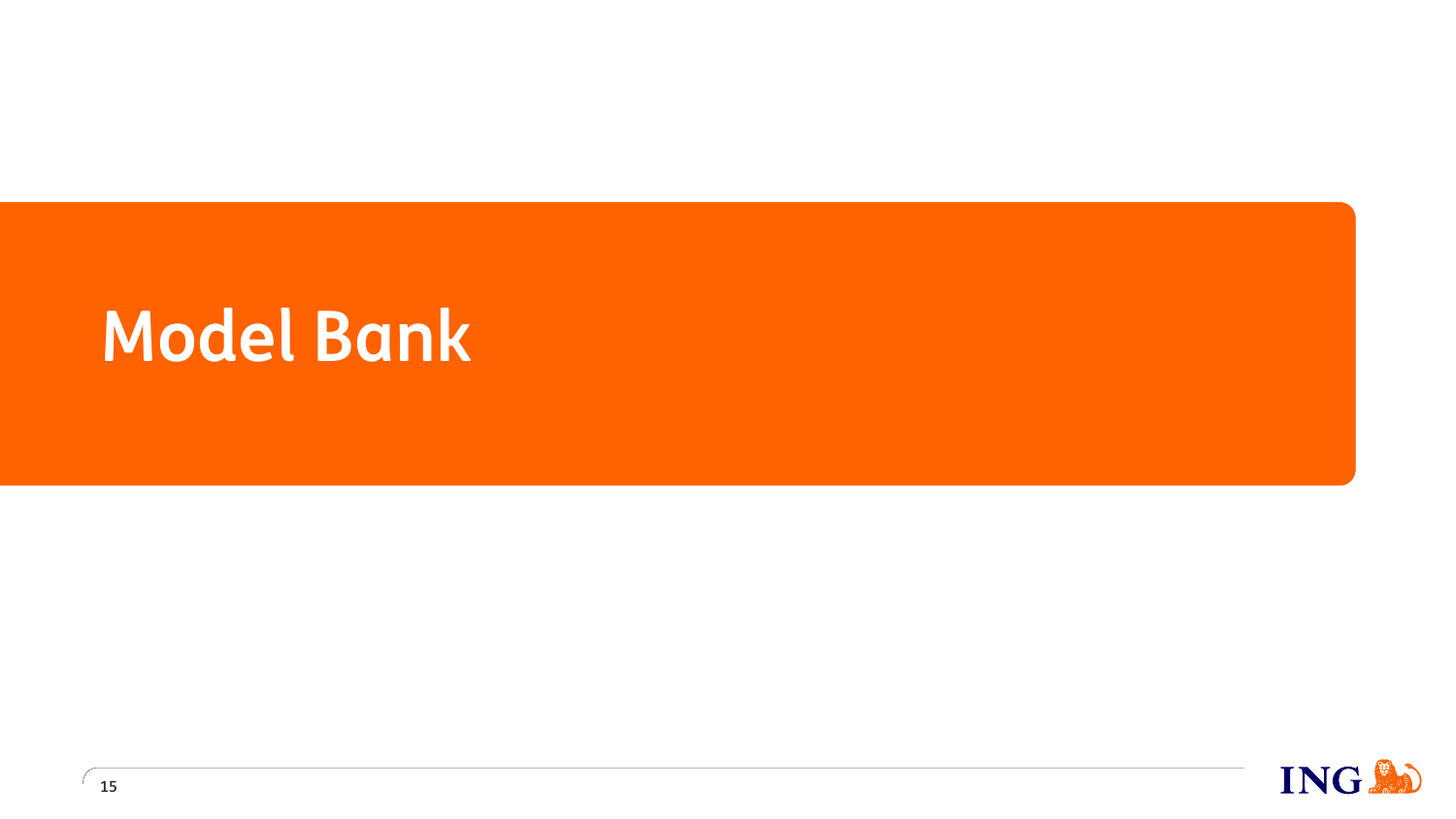### **Convergence in customer behaviour trends in all countries**

#### **Mobile interactions picking up pace…**

Contacts per channel in millions per year (Retail only)



#### **…while digital channel use is consistent across our markets**



**ING** 

% customers using assisted channels (2Q16)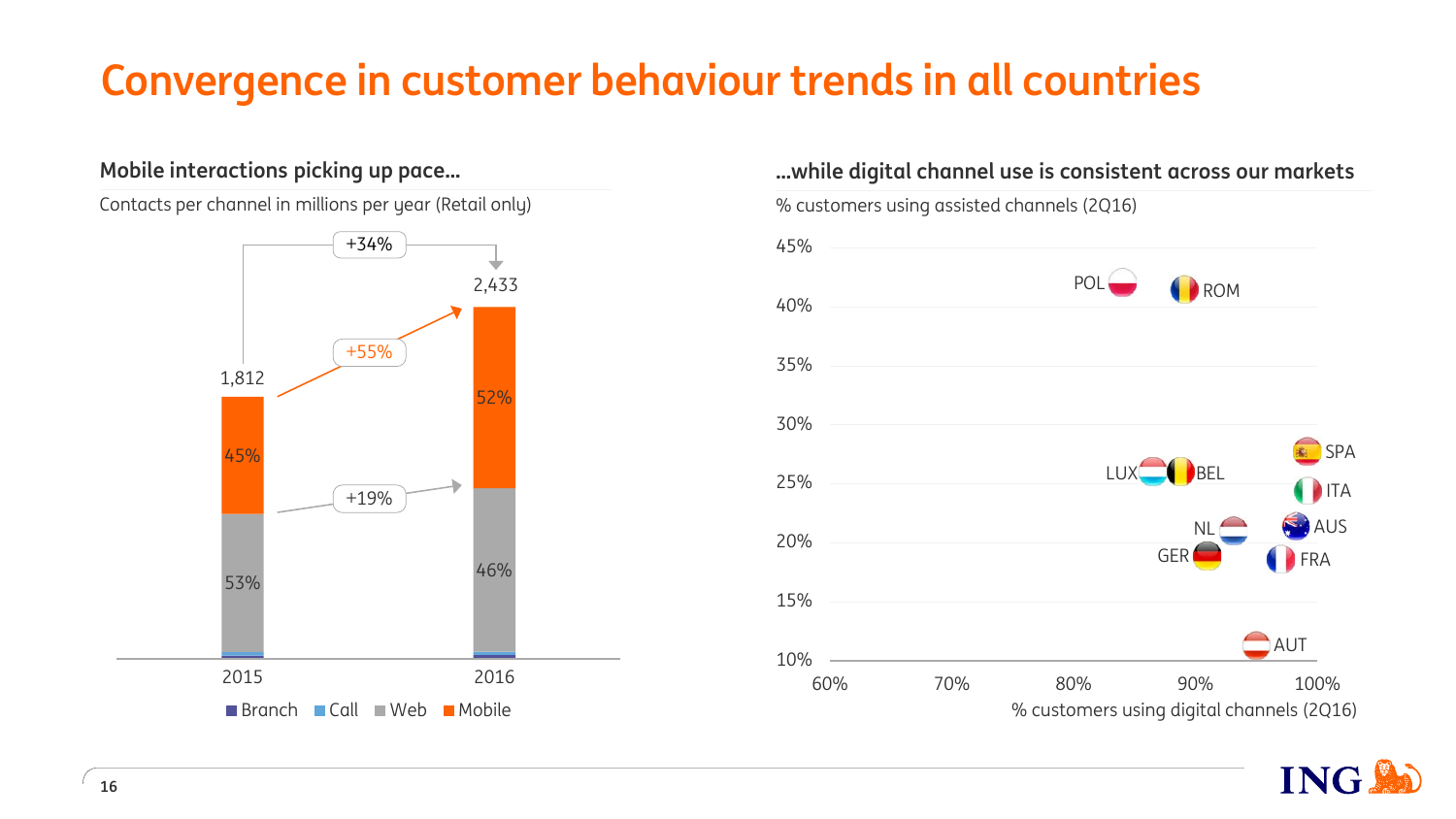## **Spanish-inspired digital platform in Poland had immediate impact**

**Leveraging Spain's digital platform contributes to reduced time to market and cost of development…** 



- **Accelerating time to market**  saves up to one year of work
- 

**…as well as quick adoption and growth realisation in an early stage**



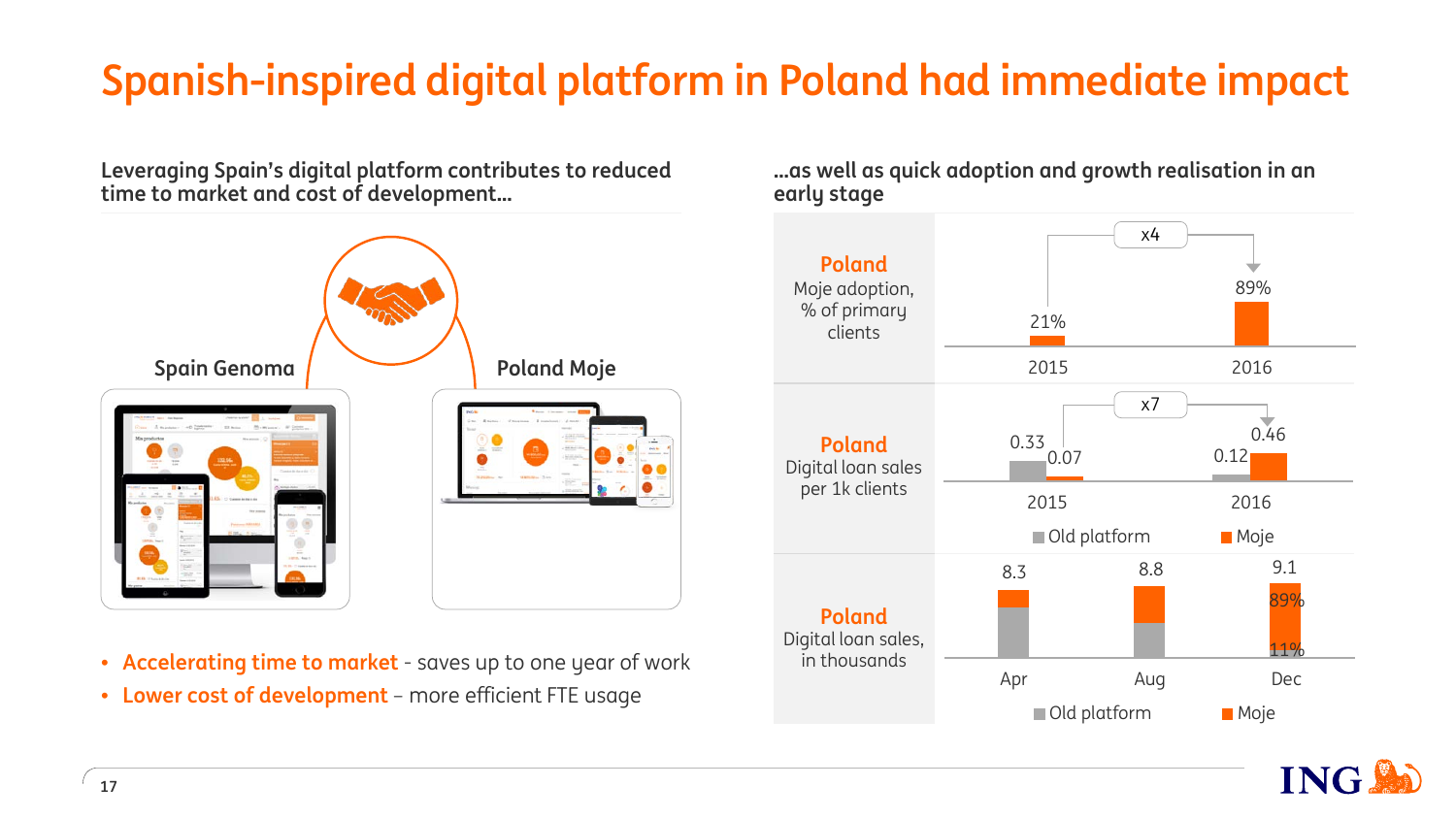## **We will extend the digital collaboration to other Challengers…**



**Building on our Poland-Spain experiences… …will extend our collaboration to share, innovate and collaborate faster**



**Harmonised "digital platforms"**

#### **Enhanced digital capabilities**

- One user experience across countries
- Enabling digital sales growth

#### **Increased agility**

- Enabling the launch of new products
- One set of business priorities

#### **Increased speed**

• Improve time to market of innovative solutions

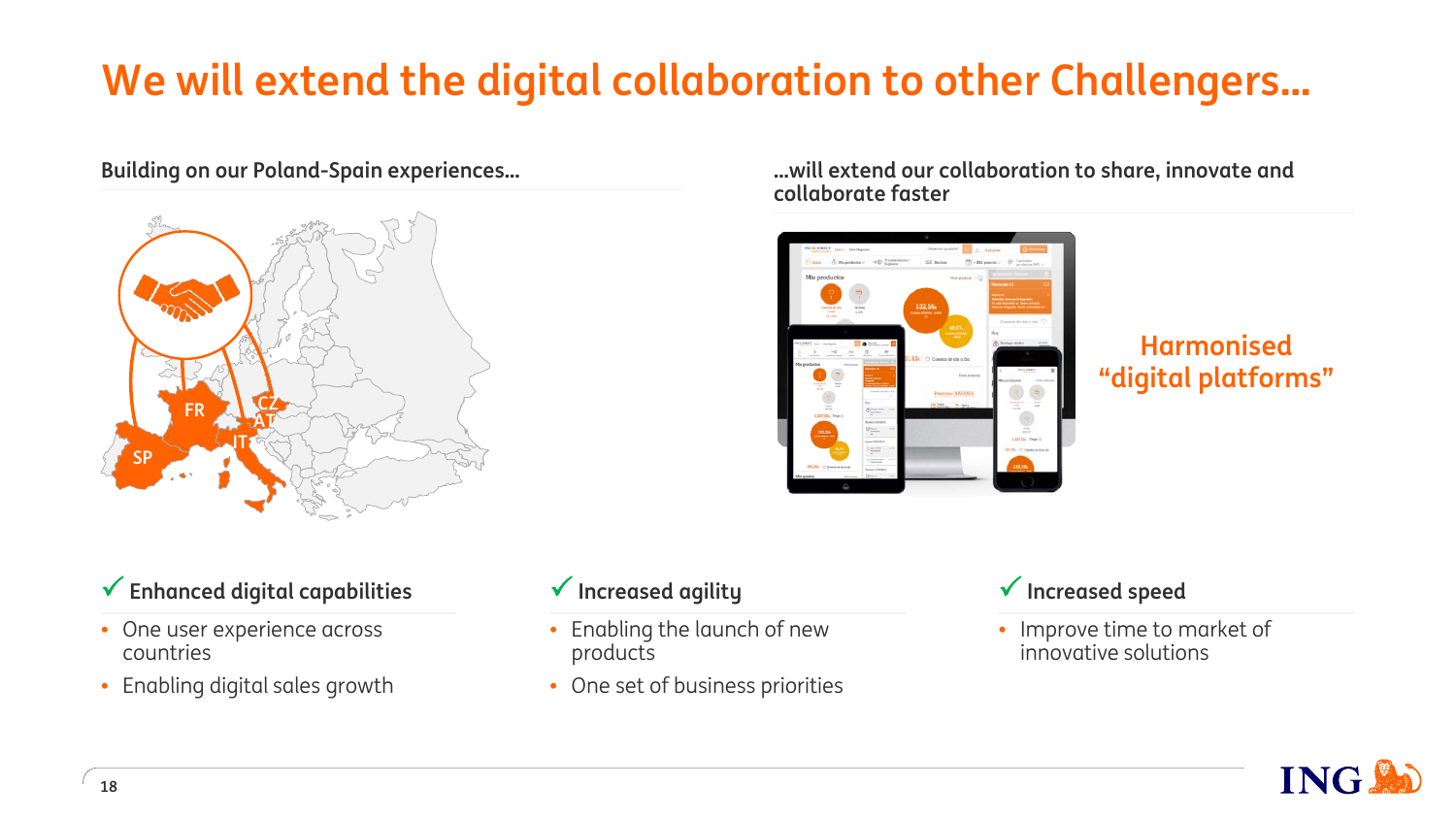## **…and harmonise our digital retail capabilities**

#### **Digital retail capabilities built on five pillars… …with high degree of harmonisation expected to be possible**



**Guiding principle:** "Retail proposition to be harmonised, unless the value vs. effort of differentiation is clear"

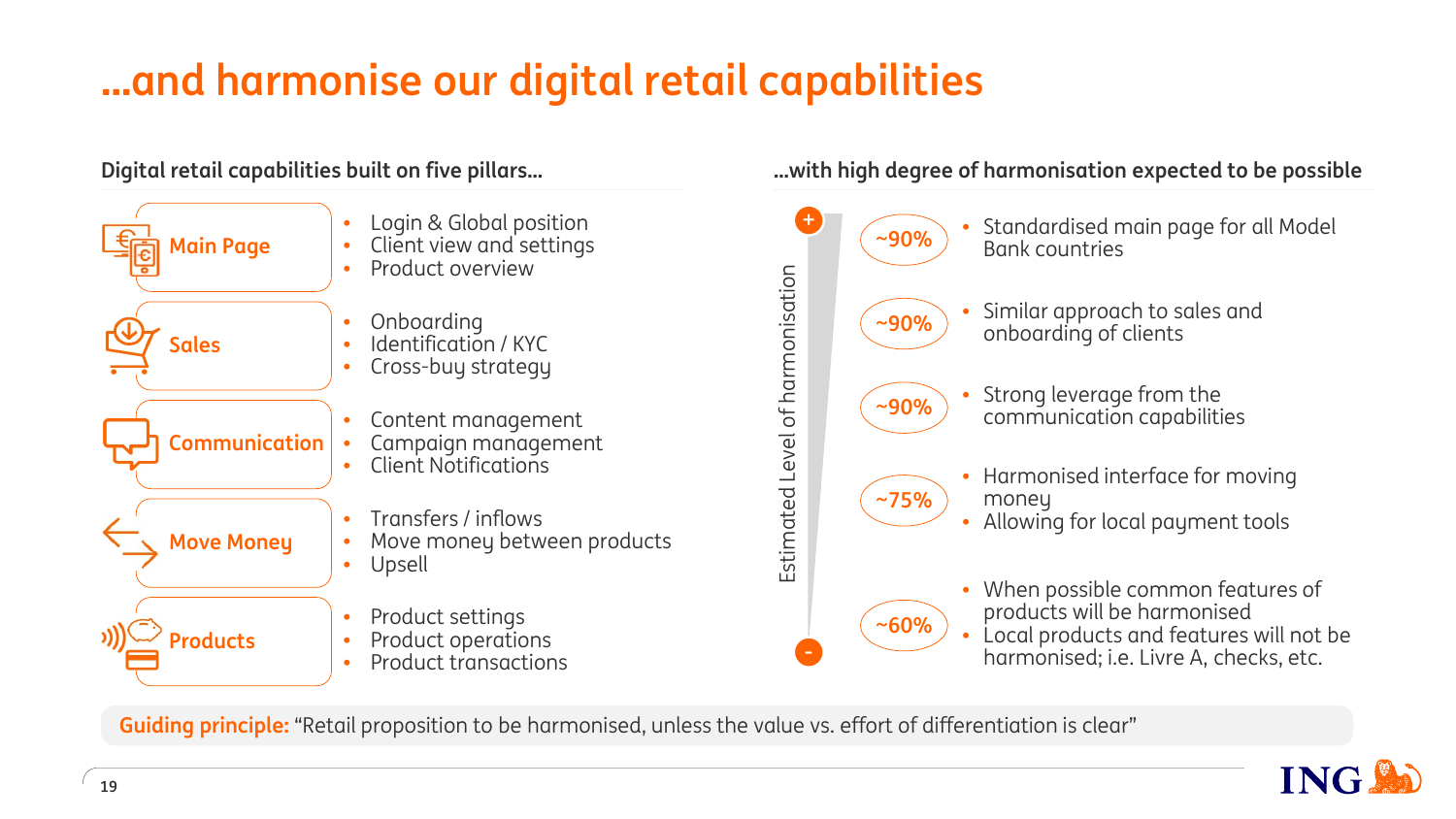### **Model Bank will enable primary customer growth**

Common front-end / Central platform

Harmonised value proposition

Shared delivery organisation (Madrid)

Standardised back-end (Bucharest)

Centralised infrastructure (ING Private Cloud)



**The Model Bank platform… 6 million customers**